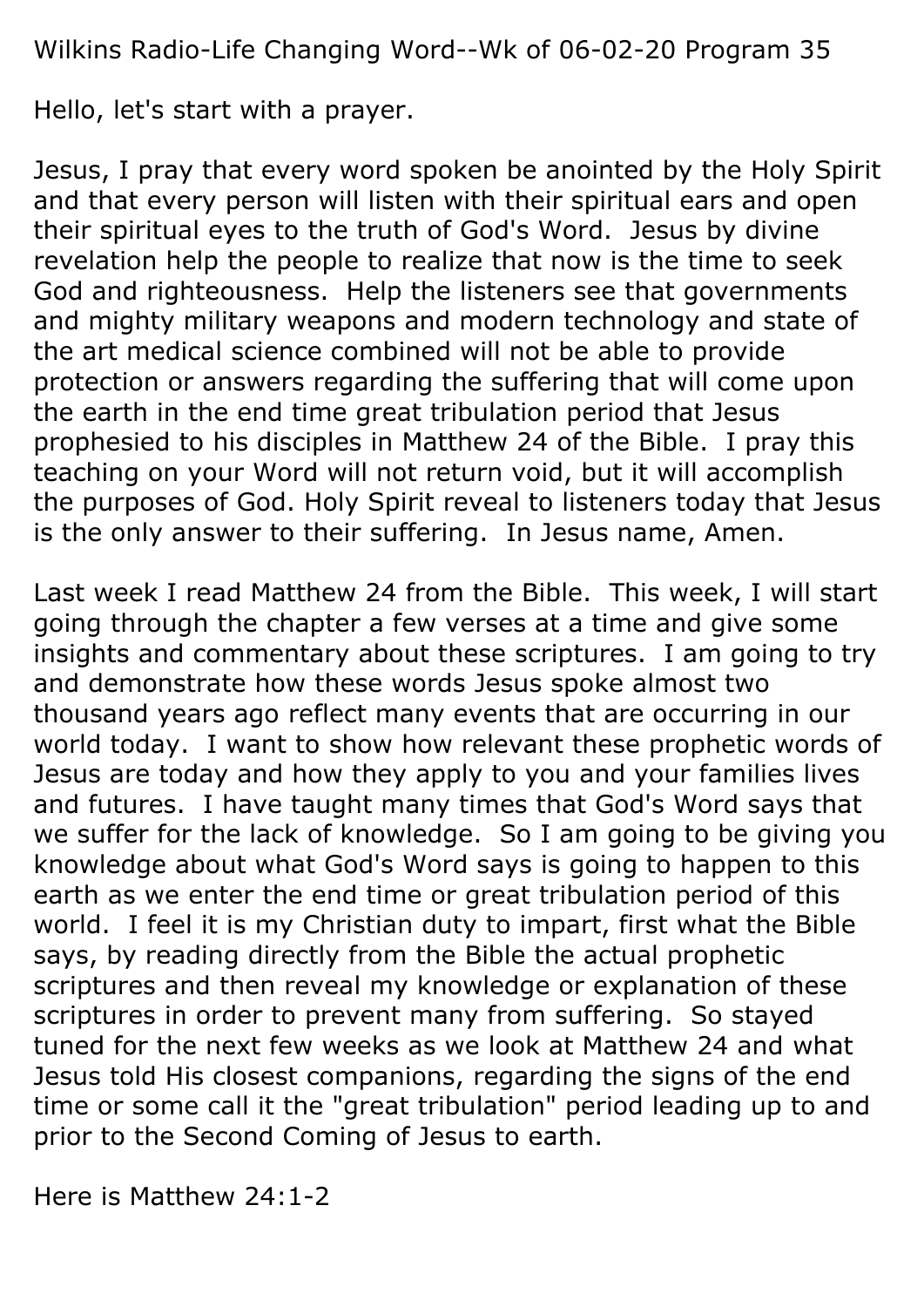As Jesus was leaving the Temple grounds, his disciples pointed out to him the various Temple buildings.

2 But he responded, "Do you see all these buildings? I tell you the truth, they will be completely demolished. Not one stone will be left on top of another!"

The temple that they were leaving was the Second Temple. The first temple or Solomon's temple had been destroyed by the Babylonians in about 586 BCE. The Jews were exiled, but they returned and built the Second Temple about 349 BCE. It was the Second Temple that Jesus is referring to in Matthew 24 and prophesized that it would be destroyed and the unusual manner in which it would be destroyed. This conversation between Jesus and His disciples occurred in about 33 CE shortly before Jesus was crucified in Jerusalem. Jesus predicted the destruction and the specific manner of destruction of the Second Temple about 35 years before the Romans tore the temple apart--stone by stone down to the foundation.

Not one stone will be left on top of another is a detail that Jesus uses to describe and predict the ruin of the temple. Archaeological evidence proves that this is what the Romans did in 70 CE to utterly destroy the temple. Now why would a foreign army take the time and trouble to totally dismantle a large building down to its very foundations. After all, these were very large stones, so there must have been a specific reason to pry each stone apart.

The historian Josephus gives us some insight into the Roman's motives. The temple had great quantities of gold and silver stored there. It was like Israel's Fort Knox. Also, many of the walls of the temple were covered or draped in gold. In addition, people would hide their gold and silver in the walls of their buildings.

The temple was first burned by the Roman army and it was possible that the gold and silver melted and filled the spaces between the stones. Consequently, to retrieve the precious metals, the Romans had to pry the stones apart, one by one.

So in the very first verses in this chapter, we have evidence today that Jesus very accurately predicted this event and in detail, almost 35 years before it occurred. Anyone could have predicted that the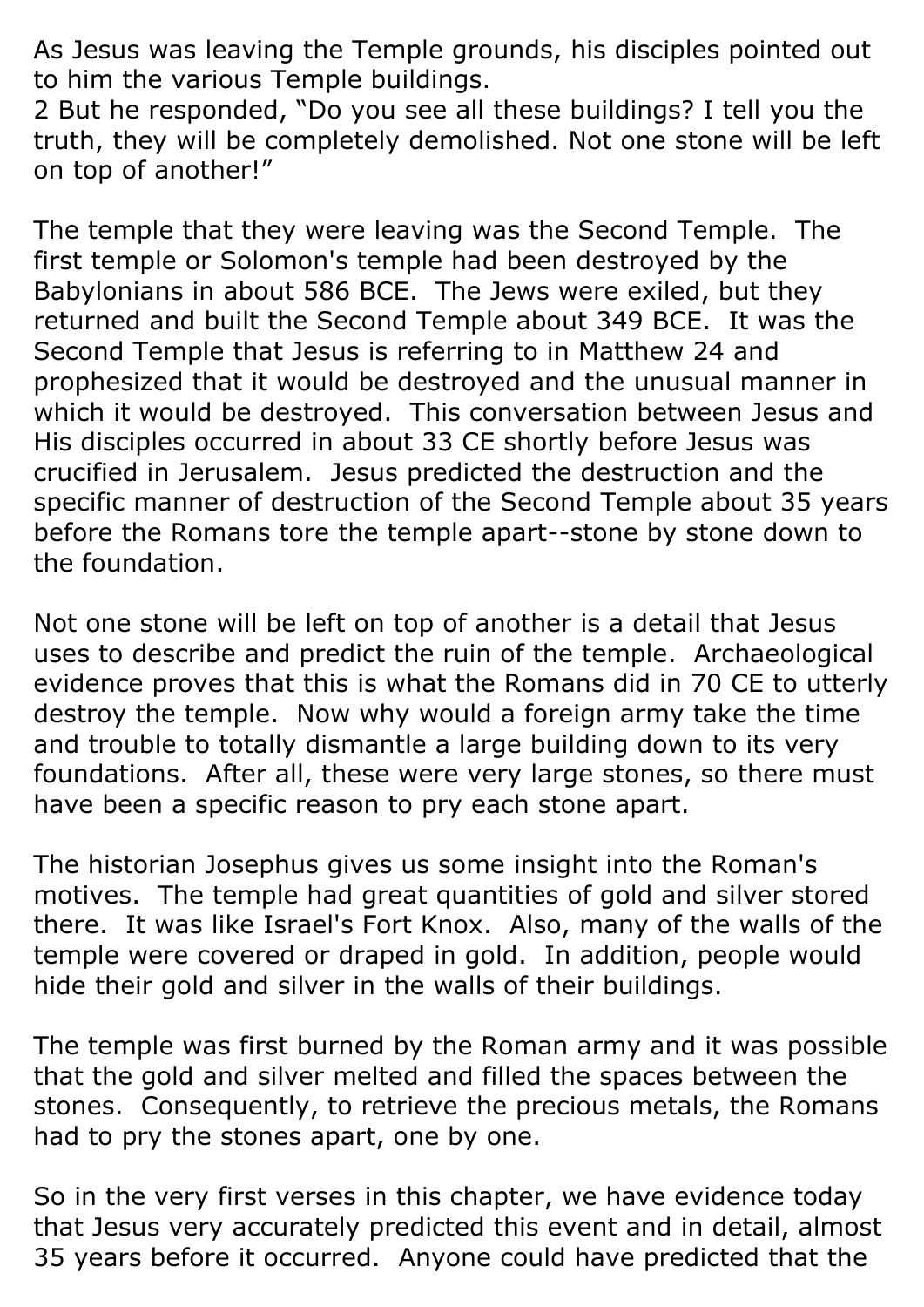temple would be robbed, burned, or shaken by an earthquake. But Jesus described the destruction in a very specific manner. Just that one prediction coming true defies the odds of this just being a really good educated guess on the part of Jesus. So that makes me inclined to put faith in the rest of the scriptures in Matthew 24 that they will come to pass, just as Jesus prophesied.

Now let's read further, Later, Jesus sat on the Mount of Olives. His disciples came to him privately and said, "Tell us, when will all this happen? What sign will signal your return and the end of the world?"

In this scripture, Jesus and His disciples have left the temple and are sitting on the Mount of Olives and the disciples start to ask questions about when these events will occur and what signs will signal the second coming of Jesus and the end of the world.

Now what I notice in this scripture is that Jesus is not talking to a great multitude or teaching these events publically in the temple, but He tells His closest companions in private about the signs of the end times. These are the men that he ate with, travelled with, worshipped and prayed with. Why does Jesus limit this prophetic conversation to just his closest followers, His inner circle?

I think Jesus is revealing that this knowledge is straight talk between close friends. Jesus is setting the tone and the context by which we should read these scriptures and interpret them today. In other words, Jesus was not going to leave any doubt as to what the signs of His return and of the end times would look like. Jesus was being very specific. These were His closest friends and He was not going to skip on the details. He knew that he would be crucified soon and He wanted to be sure that the disciples knew exactly what to expect and to teach the future generations and to record in the Bible for His followers that would actually have to live during this period of time. Jesus is not mysterious and vague. He is basically telling it like it will be, no sugar coating.

This private conversation that Jesus has with His best friends does not mention any "secret rapture". Jesus does not reference any covert, closet, or restricted gathering of His believers prior to His second coming. I can't imagine Jesus not disclosing such an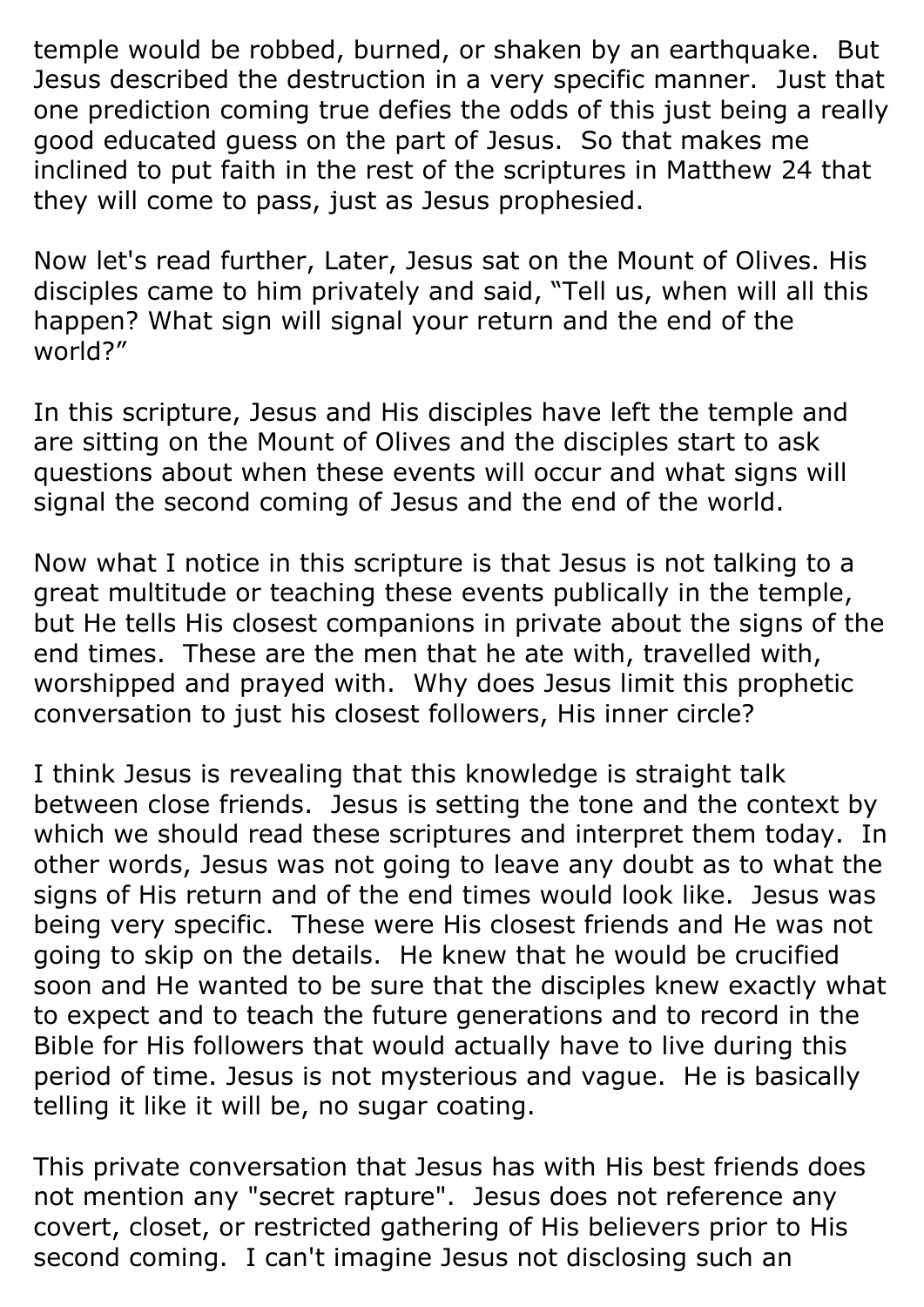important detail about a "secret gathering together" of His believers prior to His actual second coming to His closest and most intimate followers. I think if such an important event as a "secret rapture" was going to take believers up in the air and remove them off the face of the earth prior to or during the great tribulation and separate from the event of His actual second coming that Jesus would have spelled it out and made that rescue of believers very distinct from His second coming. Jesus has no reason to be mysterious or vague about anything. He is warning His best friends. You don't talk in riddles when you are trying to warn your family or friends about something as important as the end of time.

Now I know many of my listeners have been taught that there will be a "secret rapture" of God's believers prior to or during the tribulation time, in fact, I was taught that as a child. I won't argue with you about it. The question is, whether you believe in a rapture or not, will that prevent you from being saved or having eternal life. I don't think you will lose your soul, if you believe in a rapture or not.

However, Jesus is very adamant in Matthew 24 about being deceived in the end times. He warns us to not be deceived in several verses. So, if you are a Christian that believes that you and your loved ones that are saved will be rescued off the earth and escape the tribulation, would that change the way you might prepare for your future. If you thought that you might have to actually endure the tribulation to the end, would you change some things in your life. If you believed that you or your children or your grandchildren would have to deal with the choice of taking a mark of the antichrist or be killed, would that change what you teach them.

Would you get a little disillusioned, and even angry with God or your Bible teachers, if you were looking to escape the extreme hardships of the tribulation and the reign of the antichrist and you are actually forced to endure persecution, imprisonment, and even death for the sake of the gospel? The kind of persecution that will be given out during the great tribulation will be the worst that the earth has ever experienced. Are you going to be physically, mentally, or spiritually prepared for that kind of hardship, if you are looking to escape?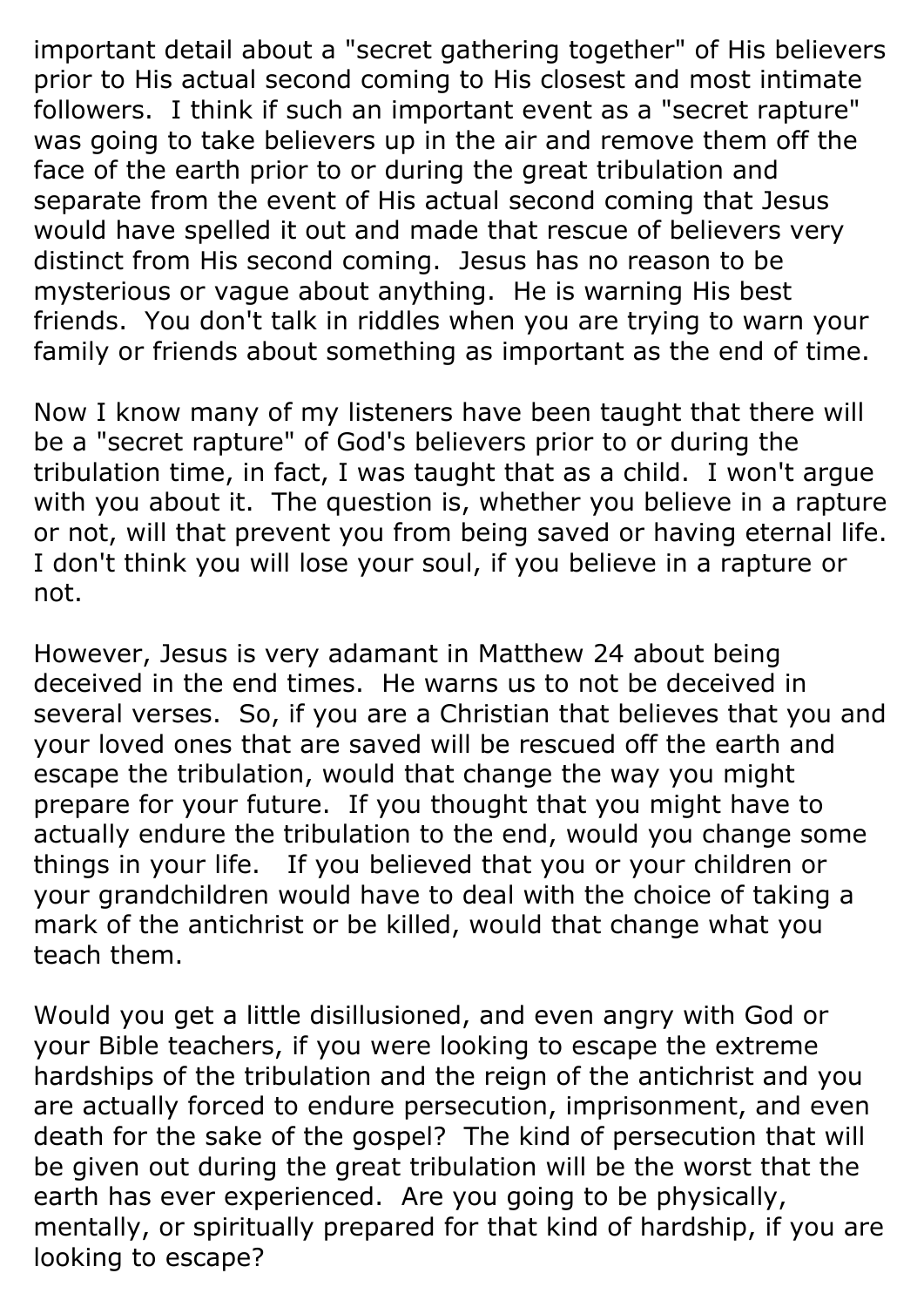I just want you to think about this with some common sense. Why does Jesus tell His closest friends about all the horrors of the tribulation, if believers will not have to experience it and try to survive it? Why didn't Jesus just say, "Oh don't worry about the end time and tribulation, because I am going to secretly whisk you up into the clouds and take you off the earth in a separate event called the rapture? My actual second coming and return won't come until after the tribulation and my believers won't even be here. So why waste my time, let's go eat.

No that is not what Jesus did. Jesus went into a very descriptive conversation, outlining the details of the signs of His second coming and the end of the world because He knew that His followers would be ON THE EARTH and that believers would have to know how to prepare for persecution, and imprisonment, and the antichrist, and the mark of the beast, and famines, and wars, and plagues, and earthquakes, and the breakdown of society, and false teachers, and deception, and death.

Remember, Matthew 24 is almost entirely in the Words of Jesus. Jesus spoke plainly and directly to His disciples in this passage. It was Jesus confiding and warning His inner circle of friends, because He knew His followers would be ON THE EARTH and have to endure the worst tribulation the world has ever seen.

So I will be sharing insights on Matthew 24 from the perspective that ALL believers will remain on the earth prior to and during the tribulation, because I think Jesus would have specifically warned and described and named a separate event like a secret rapture in this private conversation regarding His return and the end of the world to His disciples.

I will end it there for today.

Thank you for listening and God bless you.